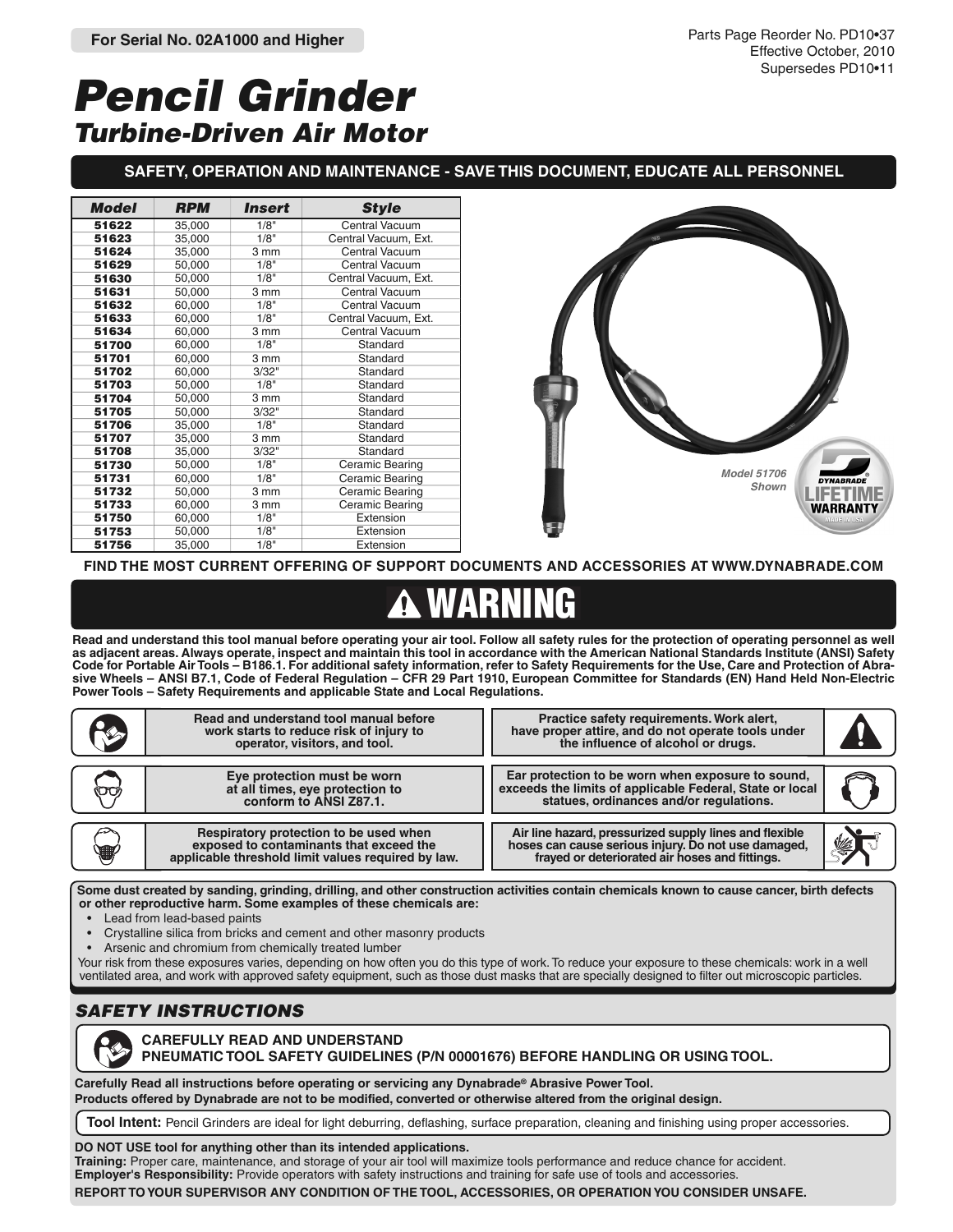# **OPERATING & MAINTENANCE INSTRUCTIONS**

**Important:** To keep tool safe, a Preventative Maintenance Program is recommended. The program should included inspection of the tool and all related accessories and consumables, including air lines, pressure regulators, filters, oilers, etc. refer to ANSI B186.1 for additional maintenance information. If accessory or tool breakage occurs, investigate failure to determine the cause and correct before issuing tool for work. Use the following schedule as a starting point in developing a Preventative Maintenance Program. If tool does not operate properly (RPM, Vibration, Start/Stop) after these scheduled checks or at any time, the tool must be repaired and corrected before returning tool to use.

#### **INSTALLATION:**

- To ensure long life and dependable service, use a Closed Loop Air System and Filter-Regulator as diagramed below.
- Each tool should have its own dedicated hose connected to an air supply manifold. Quick disconnects should be installed at the manifold in an effort to reduce contamination into the tool.
- It is strongly recommended that all Dynabrade air tools be used with a Filter-Regulator to minimize the possibility of misuse due to unclean air, wet air. Dynabrade recommends the following: **10677** Air Line Filter-Regulator — Provides accurate air pressure regulation, two-stage filtration of water contaminants.
- This tool should use filtered and regulated air, but does not require lubricated air. Lubricated air is not detrimental to tool life.

#### **MAINTENANCE:**

#### Daily (every 8 Hours):

- Inspect tool and accessories for damage or broken parts. Replace items as necessary to ensure proper operation and safety.
- Check air line pressure with a gage. (MAX. 90 PSIG or 6.2 Bar operating pressure at the air inlet of the tool.)
- Check tool for proper operation: If operating improperly or demonstrates unusual vibration, the tool must be serviced and problem corrected before further use.

Every 20 hours or once a week which ever comes first:

• Check free speed of tool without the abrasive accessory mounted. Measure RPM (speed) with tachometer and with an air pressure gage connected at the air inlet of the tool. Maximum air pressure while the tool is running should read 90 PSIG (6.2 Bar). If a governed tool is operating at a higher speed than the RPM marked on the tool housing, the tool must be serviced and corrected before use. A non-governed tool may exceed the RPM marked on the tool by 10% when operated at free speed with no accessories.

#### **REPAIR:**

- Use only genuine Dynabrade replacement parts to ensure quality. To order replacement parts, specify Model#, Serial# and RPM of your air tool.
- Mineral spirits are recommended when cleaning the tool and parts. Do not clean tool or parts with any solvents or oils containing acids, esters, ketones, chlorinated hydrocarbons or nitro carbons.
- DO NOT clean or maintain tools with chemicals that have a low flash point (example: WD-40®).
- Air tool markings must be kept legible at all times, if not, reorder housing and replace. User is responsible for maintaining specification information.
- After maintenance is performed on tool verify RPM (per 20 hr maintenance schedule), vibration and operation.

#### **HANDLING & STORAGE:**

- Use of tool rests, hangers and/or balancers is recommended.
- Protect tool inlet from debris (see Notice).
- DO NOT carry tool by air hose or near the tool throttle lever.
- Store accessories in protective racks or compartments to prevent damage.
- Follow the handling instructions outlined in the operating instructions when carrying the tool and when changing accessories.
- Protect accessories from exposure to water, solvents, high humidity, freezing temperature and extreme temperature changes.

Drain Valve

भा

#### **END OF USE/DISPOSAL:**

When tool has reached its end of useful service, disassemble tool into its primary components (i.e. steel, aluminum and plastic part) and recycle or discard per local, state and/or federal regulations as to not harm the environment.

#### **NOTICE:**

All Dynabrade motors use the highest quality parts and metals available and are machined to exacting tolerances. The failure of quality pneumatic motors can most often be traced to an unclean air supply or the lack of lubrication. Air pressure easily forces dirt or water contained in the air supply into motor bearings causing early failure. It often scores the cylinder walls and the rotor blades resulting in limited efficiency and power. Our warranty obligation is contingent upon proper use of our tools and cannot apply to equipment which has been subjected to misuse such as unclean air, wet air or a lack of lubrication during the use of this tool.



recommended.

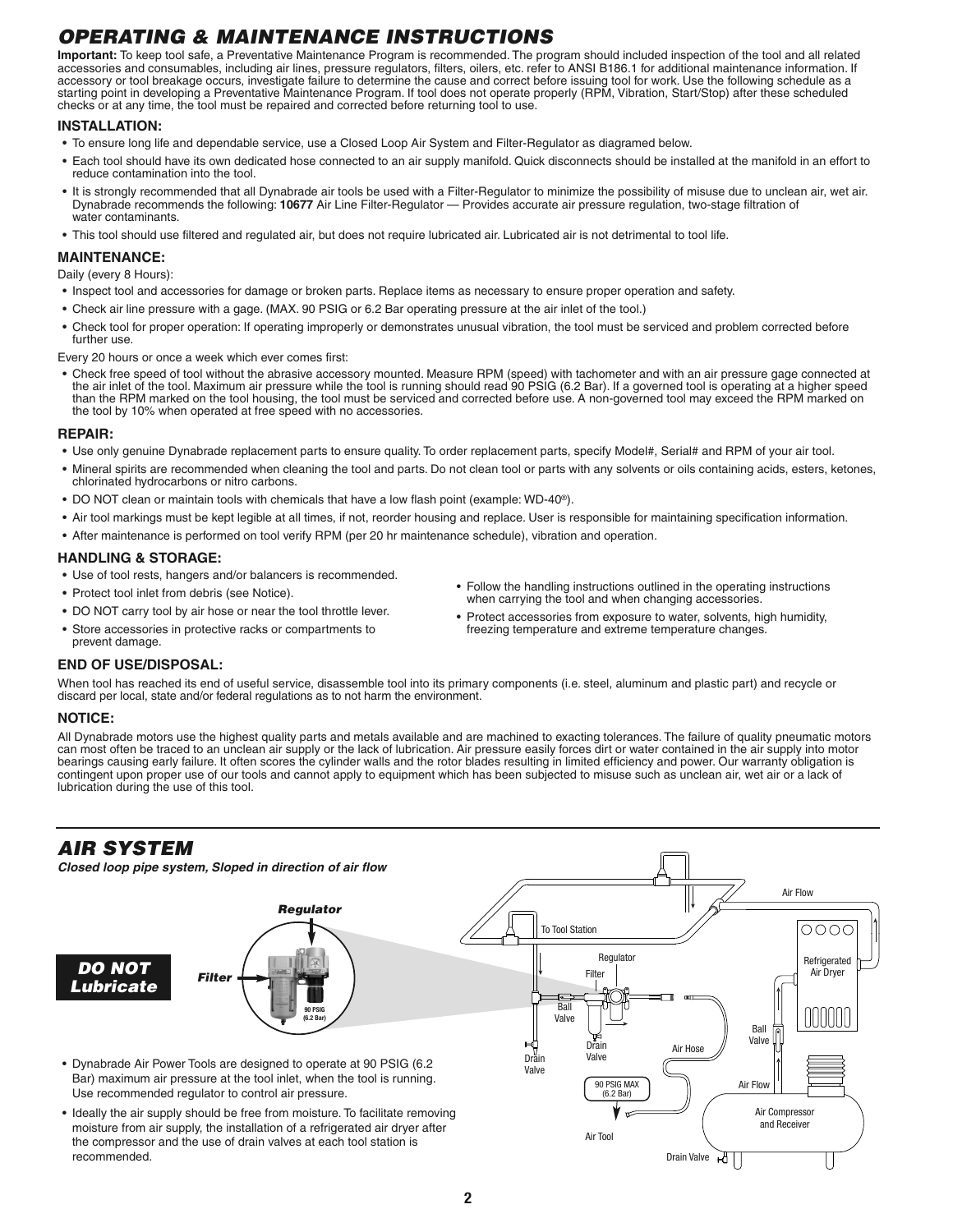

#### 1 **51657** Collet Cap 2 **51659** 1/8" Insert **51674** 3/32" Insert **51780** 1/16" Insert **51673** 3mm Insert 3 **51658** Collet Guard **51725** Ext. Collet Guard 4 **51548** Bearing Retainer 5 **94984** Debris Eliminator 6 **51544** Bearing **51685** Ceramic Bearing 7 **51660** Grip (Non-Vac. Models) 8 **51739** Vac. Shroud **51785** Ext. Vac. Shroud 9 **51791** Vac. Hose 10 **96585** Rubber Band (3) (Vac. Models Only) 11 **51790** Vac. Hose Adapter 12 Housing - See Chart 13 **51661** Wave Spring 14 **51651** Bearing **51686** Ceramic Bearing 15 **51654** Drive Shaft **51724** Ext. Drive Shaft 16 **51656** Turbine Base 17 **51691** 35K Governor **51692** 50K Governor **51675** 60K Governor 18 **51678** Turbine 19 **51655** Top Plate 20 **51684** Muffler 21 **51662** Air Bushing 22 **51275** Cover-35,000 (Red) **51274** Cover-50,000 (Gold) **51273** Cover-60,000 (Teal) 23 **51276** 24" Air Hose\* 24 **51669** Retaining Ring 25 **51272** Valve Body 26 **95730** O-Ring (2) 27 **51665** Valve 28 **51664** Valve Seat 29 **51663** Tip Valve 30 **51676** Conical Spring 31 **51271** Inlet Barb 32 **51277** 42" Air Hose\* 33 **51269** Fitting **INDEX KEY No. Part # Description**

34 **56022** Inlet Screen

# **Pencil Grinder Complete Assembly**



ANSI reference tables available at **www.dynabrade.com**

Find at Parts Page/Technical Document Page for each model.